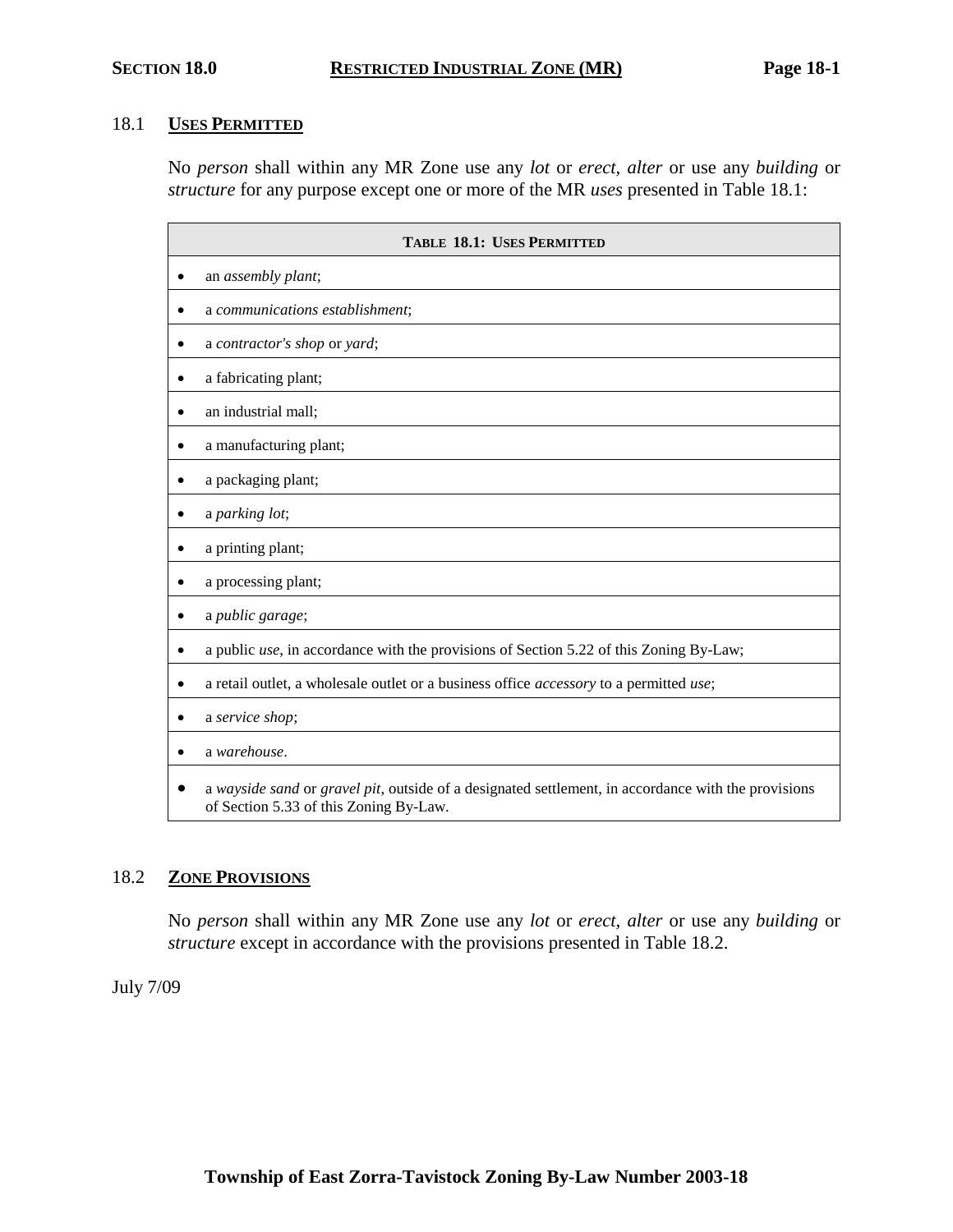| <b>TABLE 18.2: ZONE PROVISIONS</b>                                |                                                                                                                             |  |
|-------------------------------------------------------------------|-----------------------------------------------------------------------------------------------------------------------------|--|
| <b>Zone Provision</b>                                             | <b>Non-Residential Uses</b>                                                                                                 |  |
| Lot Area, Minimum, where sanitary sewers are<br>not available     | 3,700 m <sup>2</sup> (39,828 ft <sup>2</sup> )                                                                              |  |
| Lot Area, Minimum, where served by sanitary<br>sewers             | 1,000 m <sup>2</sup> (10,764 ft <sup>2</sup> )                                                                              |  |
| Lot Frontage, Minimum, where sanitary sewers<br>are not available | 40 m $(131.2 \text{ ft})$                                                                                                   |  |
| Lot Frontage, Minimum, where served by<br>sanitary sewers         | 30 m $(98.4 \text{ ft})$                                                                                                    |  |
| Lot Depth, Minimum, where sanitary sewers<br>are not available    | 50 m $(164.0 \text{ ft})$                                                                                                   |  |
| Lot Depth, Minimum, where served by sanitary<br>sewers            | 35 m $(114.8 \text{ ft})$                                                                                                   |  |
| Front Yard, Minimum Depth                                         | 10 m $(32.8 \text{ ft})$                                                                                                    |  |
| Exterior Side Yard, Minimum Width                                 |                                                                                                                             |  |
| Rear Yard, Minimum Depth                                          | $7.5 \text{ m}$ (24.6 ft)                                                                                                   |  |
| Interior Side Yard, Minimum Width                                 | 5 m (16.4 ft), or 7.5 m (24.6 ft) where the <i>interior</i><br>side lot line abuts a residential zone.                      |  |
| Setback, Minimum Distance from the<br>Centreline of a County Road | $23 \text{ m}$ (75.5 ft) within a designated settlement, or<br>$26 \text{ m}$ (85.3 ft) outside of a designated settlement. |  |
| <b>Height of Building, Maximum</b>                                | 15 $m$ (49.2 ft) or in accordance with the provisions<br>of Section 5.32 of this Zoning By-Law.                             |  |
| Landscaped Open Space, Minimum                                    | 10%                                                                                                                         |  |
| Parking and Accessory Buildings, Etc.                             | In accordance with the provisions of Section 5 of this<br>Zoning By-Law.                                                    |  |

## 18.2.1 **LOCATION OF NEW BUILDINGS OR STRUCTURES:**

*Buildings* or *structures* hereafter *erected* outside of a settlement, as defined in Section 2.7.2.1, shall be required to satisfy the minimum distance separation requirements as determined through the application of the *Minimum Distance Separation Formula I (MDS I*), in accordance with Section 2.7 of this Zoning By-Law.

*Buildings* or *structures* hereafter *erected* within a settlement defined in Section 2.7.2.1, shall be required to satisfy MDS I, in accordance with Section 2.7 of this Zoning By-Law, **or** not further reduce an existing insufficient *setback* relative to MDS I, whichever is the lesser. (Amended by By-Law 2009-15)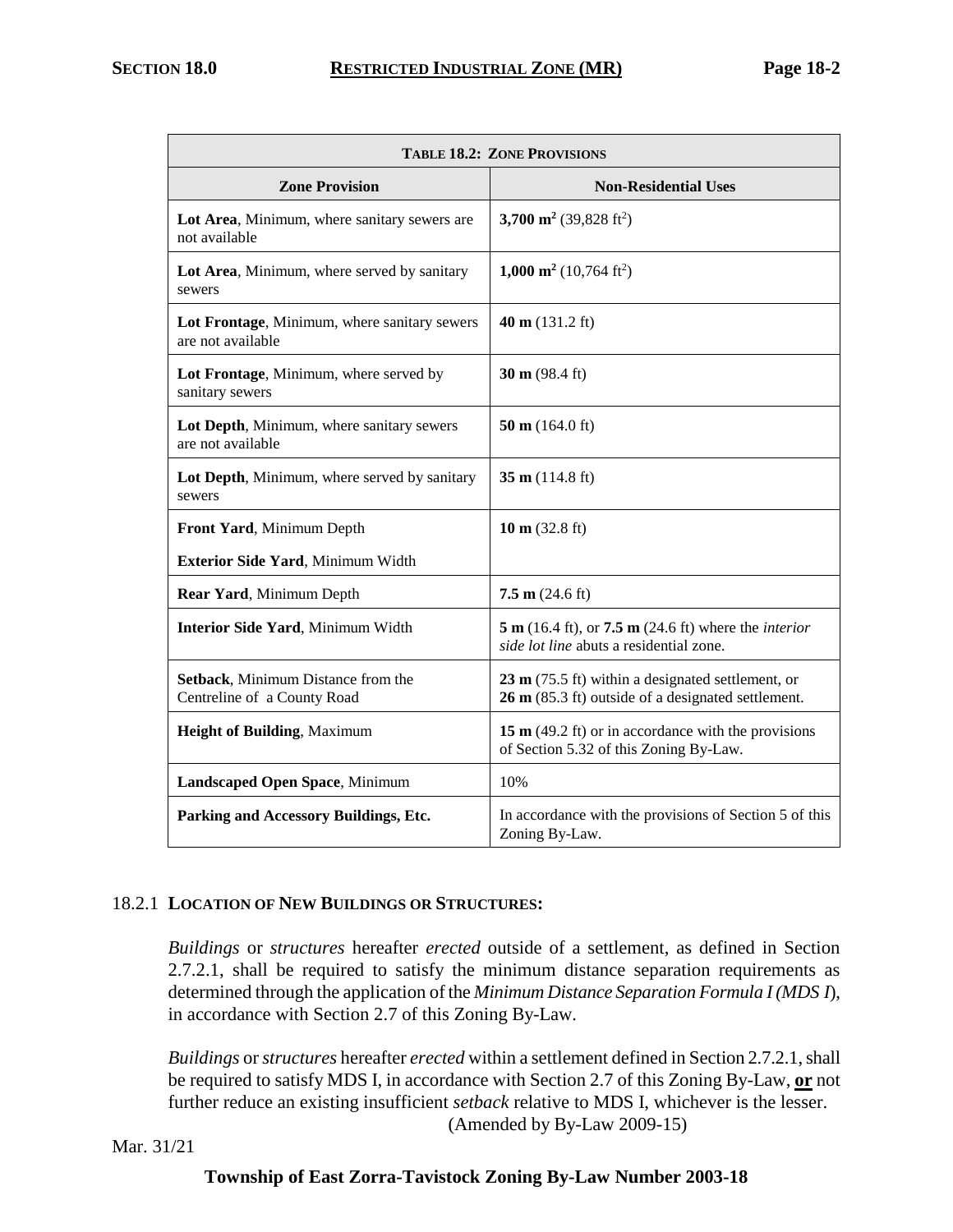#### 18.2.2 **USE OF FRONT AND EXTERIOR SIDE YARDS:**

Required *front* and *exterior side yards* shall be kept open and unobstructed by any *structure* or *parking area* for motor vehicles, except for visitor *parking areas*.

#### 18.2.3 **OPEN STORAGE REQUIREMENTS:**

*Open storage* of goods or materials is permitted within any *yard* except the *front yard* or *exterior side yard* provided that:

- 18.2.3.1 such *open storage* is *accessory* to the *use* of the main *building* on the *lot*;
- 18.2.3.2 such *open storage* complies with the *yard* and *setback* requirements of this Section;
- 18.2.3.3 such *open storage* does not cover more than 35% of the *lot area*;
- 18.2.3.4 any portion of the area used for *open storage*, where it does not adjoin the outside wall of a *building* is enclosed by a permanent, opaque fence, unpierced except for gates necessary for access; and
- 18.2.3.5 the fence described in the foregoing subsection is at least **1.8 m** (5.9 ft) in *height* from the ground, the said fence shall comply with the *yard* and *setback* requirements of this Section, and the land between the fence and any *lot* line not required for entrance and exit *driveways* shall be used for no other purpose than landscaping;
- 18.2.3.6 any *open storage* shall be maintained with a stable surface, treated so as to prevent the raising of dust or loose particles and drained in accordance with requirements of the *Corporation*.

#### 18.2.4 **ACCESSORY RETAIL, WHOLESALE OR BUSINESS OFFICE SPACE:**

Retail, wholesale or business office space *accessory* to a permitted industrial *use* shall occupy no more than 20% of the *gross floor area* of the main industrial *building* on the *lot*.